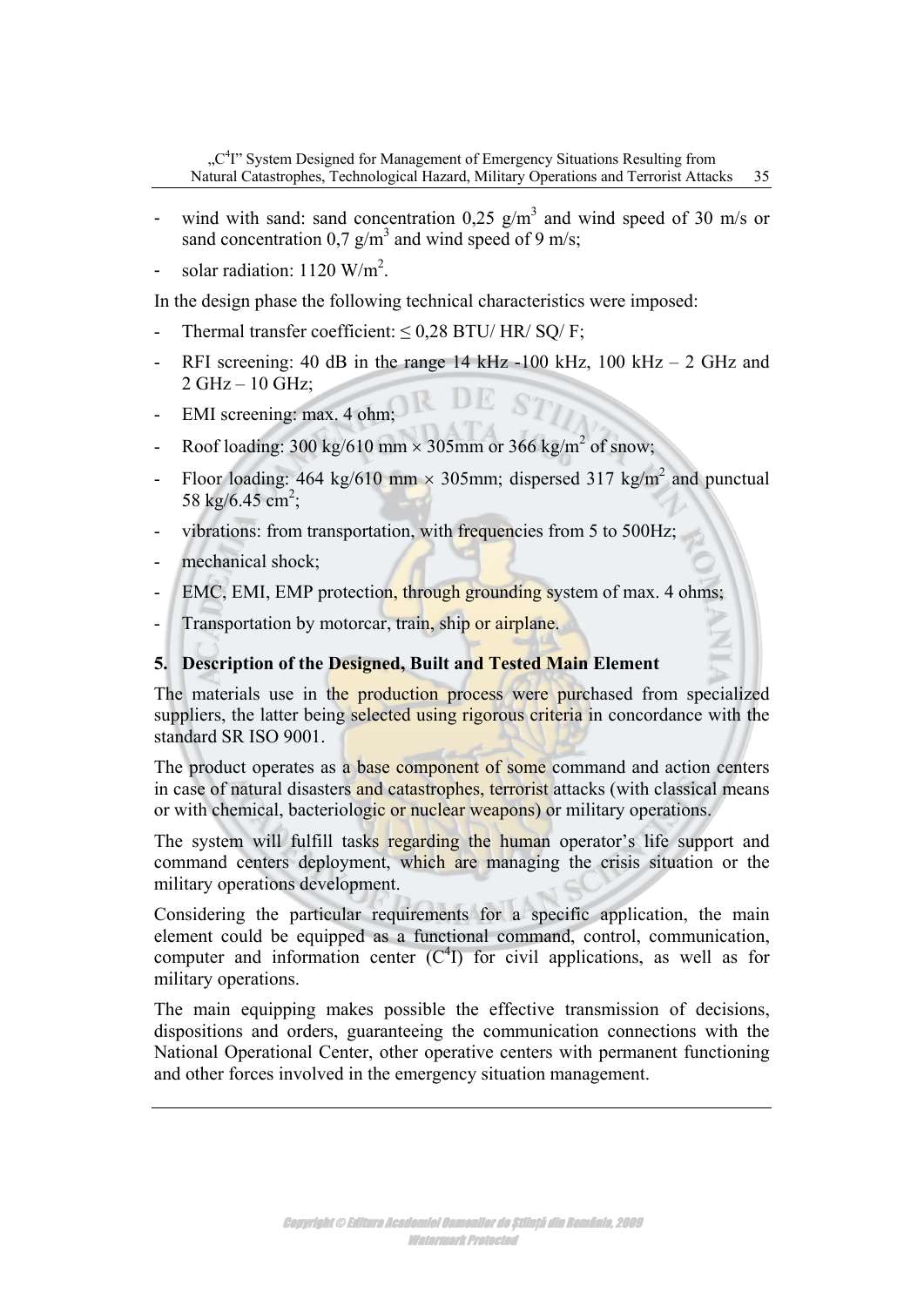**ISSN 2066-**50

# "C<sup>4</sup>I" SYSTEM DESIGNED FOR MANAGEMENT OF **EMERGENCY SITUATIONS RESULTING FROM NATURAL** CATASTROPHES, TECHNOLOGICAL HAZARD, MILITARY **OPERATIONS AND TERRORIST ATTACKS**

Sorina COSTINA  $\mathbf{d}$ , Tudor CHERECHE  $\dot{u}^2$ , Alin-Constantin SAVA<sup>3</sup>, Elena IONI  $4$ , Gheorghe COM NESCU<sup>5</sup>

DATA

Abstract. Heriditetia **Hoffware** deepdd **the dreament of** *<u>abseminingining</u>* et der blekke seben **bielsbieleiteigt im Hilitian** 

ı **⊞ariti**na 日目

obeb

Keywords: Command, Control, Communication, Computers, Intelligence

### 1. Introduction

The industrial development and population density growth in urban centers, from the last half century, lead to an increase in electrical power consumption (for heating, lighting, public transportation, telecommunication networks, antennas).

Another consequence of the evolution is the diversification of economic activities using, producing and trading hazardous materials.

The changes from the last two decades have shown that the society vulnerability has increase also due to critical infrastructure lack or degradation, making it susceptible to different threats and risk sources.

The definition of what constitutes an EU critical infrastructure would be determined by its cross border effect which ascertains whether an incident could have a serious impact beyond the territory where the installation is located.

<sup>4</sup>Eng., S.C. AEROSTAR S.A., Bac u, România, (elena.ionita@yahoo.com).

<sup>&</sup>lt;sup>1</sup>Assoc. Prof., Ph.D. Eng., Power Engineering Faculty, University "Politehnica" of Bucharest. Romania (e-mail: sorina costinas@yahoo.com).

<sup>&</sup>lt;sup>2</sup>Prof. Ph.D., Eng., Faculty of Mechatronics and Armament Integrated Systems, Military Technical Academy, Bucharest, Romania (chereches@mta.ro).<br><sup>3</sup>Teach. Assist., Ph.D. Student, Eng., Faculty of Mechatronics and Armament Integrated Systems,

Military Technical Academy, Bucharest, Romania, (asava@mta.ro).

<sup>&</sup>lt;sup>5</sup>Prof., PhD, Eng., Power Engineering Faculty, University "Politehnica" of Bucharest, Romania.